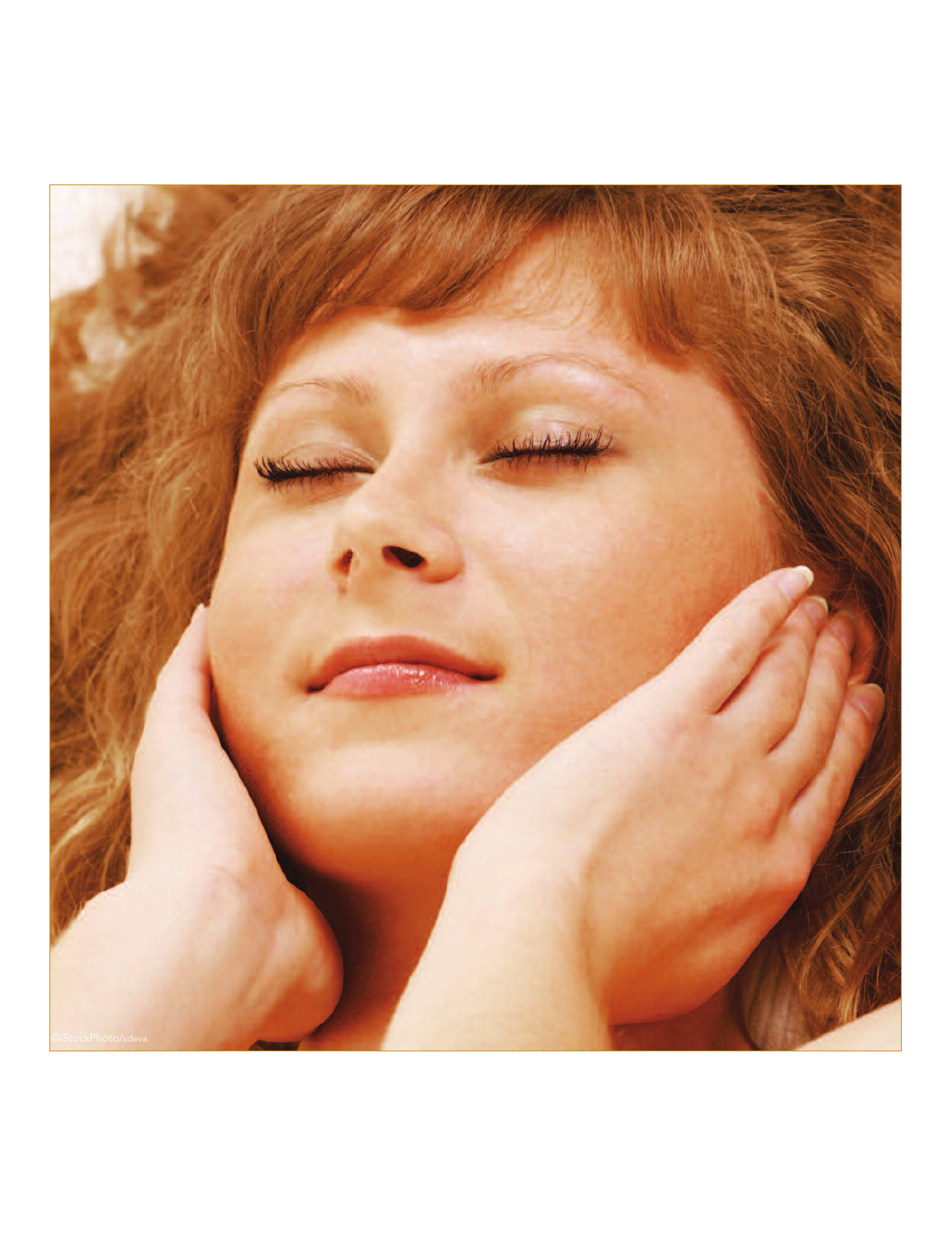# Reiki and Lyme Disease

# BY CORINNE FEINBERG

EIKI HAS BEEN KNOWN to work<br>in miraculous ways. As a healing<br>modality that never does harm in miraculous ways. As a healing and always acts in accordance with the highest and greatest good of each individual person, it can produce profound healing and instill a deep connection with one's true self. But if you had told me three years ago that Reiki would be what I needed to end my suffering and cure a disease that doctors couldn't even diagnose, I would have scoffed in disbelief. Yet, here I am today, telling you that it did just that and more. Reiki guided me to heal myself from Lyme disease a year ago, and now I work with others to help free them from the imprisoning burdens of this affliction.

In order to help clients with Lyme disease, it is imperative that there is a foundation of understanding as to how the disease came about and what it entails. <sup>1</sup> Lyme disease is a relatively recent discovery for researchers in the medical community and first came on the radar in the early 1970s when cases of rheumatoid arthritis occurred in children living in Lyme, Connecticut. Most of the children were living in or playing near wooded areas rife with deer ticks and their symptoms typically started in the summer, which is the peak season for deer ticks. This discovery led researchers to focus on deer ticks as a vector for Lyme disease. Before developing arthritis, several of the children experienced a rash subsequent to the bite of a tick near the rash site. It was not until 1981 that researchers at Rocky Mountain Laboratories in Montana identified the spirochete, Borellia burgdorferi, as the causative agent in Lyme disease and determined its connection to the deer tick.

These days, Lyme disease seems increasingly more difficult to diagnose based upon clinical signs since there are approximately 300 known symptoms ranging from mild to extremely debilitating that can be associated with it. Some symptoms include a bull's-eye rash at the site of a tick bite (rarely seen and easily missed), flu-like symptoms, headaches, brain fog, fainting, fatigue, insomnia, joint pain, swollen lymph nodes and depression. Lyme disease can also mimic the signs seen with multiple sclerosis, Bell's palsy and meningitis. Within weeks of a bite from a tick, the disease can spread to other areas of the body affecting joints, muscles and the nervous system. Ideal conditions for the survival of the Lyme organism occur in areas of the body where tissue oxygenation is low, allowing the spirochete to adapt and multiply.

Ticks can also carry more than just the Lyme disease spirochetes, thus infecting the person with other co-infections as well. These include Babesia, Ehrlichia, Bartonella and Mycoplasma, all of which attack the immune system and can also cause gastrointestinal problems, headaches, muscle pain and depression. When Lyme disease progresses beyond the acute flu-like symptoms, it is said to have entered into a chronic state. Chronic Lyme disease immerses the body into a constant state of fight or flight, attacking the spirochete for so long that the body's organs and nervous system fail to work efficiently. This also makes the disease more difficult to treat.

Due to the long list of symptoms caused by chronic Lyme disease, it is difficult to diagnose it based on symptoms alone, especially without a history of a tick bite or bulls-eye rash occurring. Currently, blood tests are used to determine if a person has Lyme disease. The first screening test is to check for the presence of antibodies to the spiral-shaped spirochete. However, since it takes at least a few weeks for someone infected with the spirochete to produce antibodies against it, a person may have active Lyme disease with symptoms and receive a negative finding on the screening test. In addition, the screening tests are designed to be very sensitive and this can cause some people who are not infected with Lyme disease to have a false positive test result. If the screening test comes back positive or indeterminate, a second set of tests known as the Western Blot and PCR tests (IGeneX Labs)<sup>2</sup> is performed. It is not suggested that these secondary tests be used as the first screening tests as using them alone can increase the potential for a false positive diagnosis. All of these blood tests have a more accurate rate of diagnosis several weeks after the infection has occurred, making immediate treatment nearly impossible unless the patient saw the tick bite or bulls-eye rash. If they are fortunate to have witnessed these signs, they can usually be treated with a short, two-week treatment of oral antibiotics. I happened to be one in the vast majority of people who never saw a tick bite or rash on myself, and this allowed the Lyme organism to run rampant in my body for two years without any form of treatment.

My story began in 2008 when I had finished my first year of college in Boston and was returning home to San Diego to

<sup>1</sup> Most of my research into Lyme disease came about through conversations and interviews with doctors and healers and through extensive research online. I have included a list of references at the end of this article for readers who wish to know more from some of the sources I used.

<sup>2</sup> www.igenex.com/innovations3.pdf.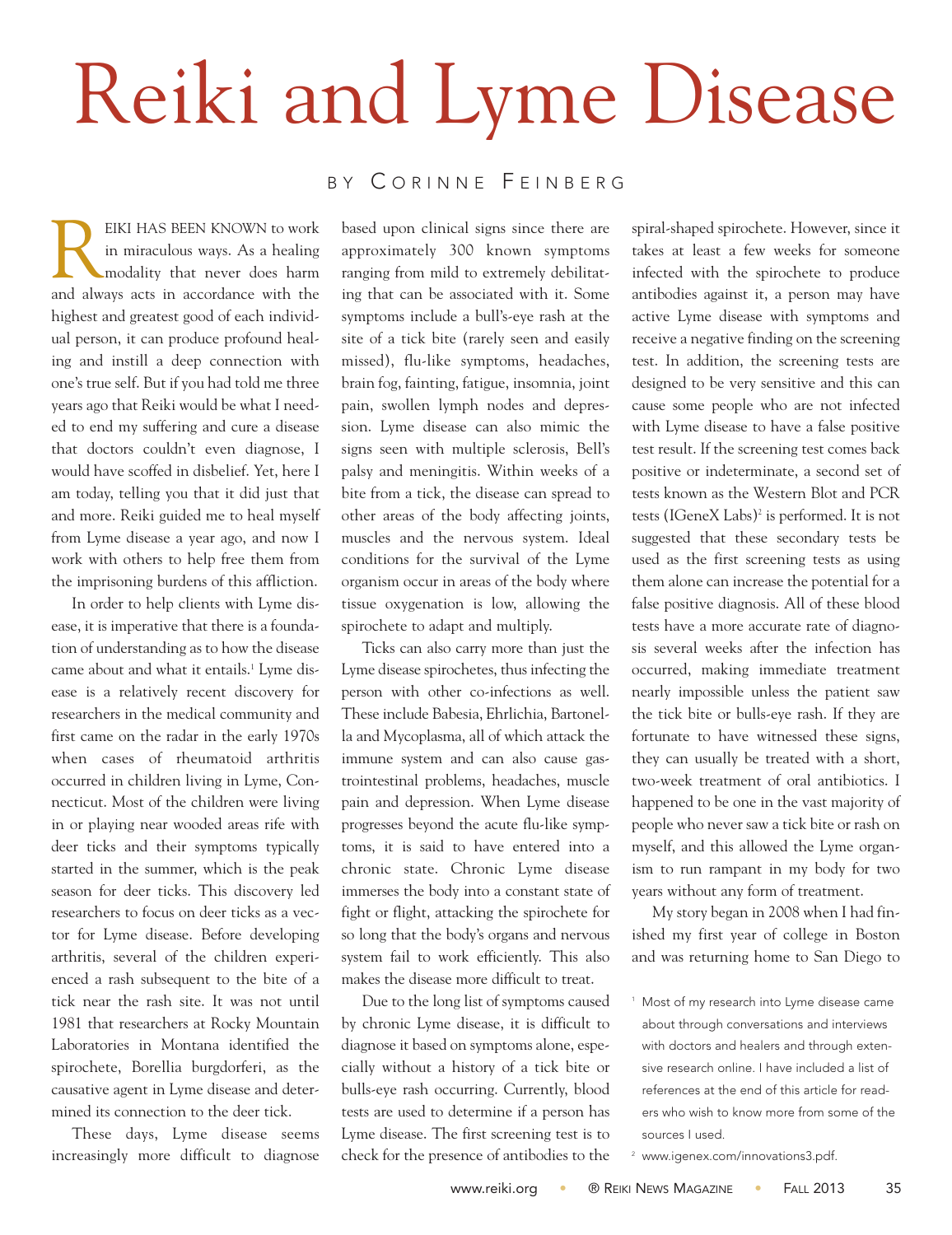spend the summer. I was expecting to enjoy my three months off eating homecooked meals, reconnecting with high school friends and lounging by the pool. My summer plans changed immediately the week after my arrival as I began experiencing stomach pains, light-headedness and rapid weight loss. It seemed that anything I ate made me sick, and I began seeing doctors in hopes of finding out what was causing such a reaction in my body. I saw four doctors that summer and none could settle on a conclusive diagnosis. One doctor, a gastroenterologist, told me I most likely had either colon or stomach cancer, which thanks to the results of an ultrasound, endoscopy and biopsies proved to be incorrect.

I spent the rest of the summer fearful of my condition and disappointed at the inability of the medical community to diagnose my problem. I reluctantly went back to school without a clue as to what was causing my symptoms. Throughout the following years of college, I somehow pulled myself together enough to attend classes and live a normal life as best as I could without any treatment for my symptoms. My senior year of school was when my mysterious illness finally came to a head. I had lost a total of 35 lbs, could barely stand without feeling dizzy or fainting, had extreme gastrointestinal upset, and was losing my hair. I could sleep endlessly but never felt well-rested.

Two years later, in August of 2010, after seeing a specialist in Rheumatology and Internal Medicine, I was finally diagnosed with chronic Lyme disease. In that two year time span, my immune system was not only under severe attack from the Lyme spirochete; I also had contracted Mycoplasma, Streptococcus, and had early symptoms of an autoimmune disorder, Sjögren's syndrome. <sup>3</sup> My immune system was in shambles, and I was faced with the decision of which treatment protocol to undergo. My Western medical doctor recommended a common protocol of taking three different oral antibiotics, as well as undergoing intravenous antibiotics for up to 16 months. Something about this proposed treatment did not sit well with me. I felt this physical sensation in my stomach that made me apprehensive to commit to this treatment. This was my intuition telling me to go another route, and fortunately, my parents supported my gut reaction.

The side effects of being on antibiotics for extended periods of time can be detrimental and may require ceasing treatment for Lyme disease in order to treat the side effects caused by the antibiotics. Possible adverse reactions to antibiotics include diarrhea, nausea, vomiting, C. defficile infections and yeast infections in the mouth, intestines or vagina. Antibiotics also destroy a wide spectrum of bacteria in the body, unable to discriminate between the good bacteria our body needs to uphold our immunity from the foreign or destructive bacteria. This mass sweeping out of bacteria causes an eradication of yeast and beneficial bacteria (also known as normal flora) from our intestines, mucous membranes and skin. A lack of normal flora can lead to vitamin deficiencies and further immune suppression, making it all the more difficult for the body to fight off Lyme disease. Longterm use of pharmaceutical antibiotics also puts one at risk for antibiotic resistance, which is the inability of the antibiotic to inhibit growth of certain types of bacteria, rendering antibiotic treatment useless in treating infections caused by that particular bacterium.

All this research provided me with the reassurance to trust my intuition and explore alternative ways of treating Lyme disease, while supporting my system in the meantime. I tried a multitude of treatment forms including acupuncture, juice cleanses, extreme dietary modifications, colloidal silver, homeopathics, essential oils, naturopathic supplements, nutraceuticals, Chinese medicine and herbs, hyperbaric oxygen therapy, infrared sauna and Rife machine treatment. The interesting thing about any treatment of Lyme disease is that if it is effectively killing the spirochete, you will experience a Jarisch-Herxheimer reaction. <sup>4</sup> This occurs when the spirochete dies from treatment and toxins are released into your system causing your symptoms to flare up. Therefore, in Lyme disease treatment, it is a good sign if you are feeling worse; however, this makes for poor motivation to continue treatment.

With each alternative treatment I tried, I gained a better understanding of what made me feel worse and what made me feel the same; or in other words, what was effective and what was not. Some forms of treatment produced mildly increased symptoms. Others made it painfully obvious that the spirochete had infiltrated my neurological system and had affected my speech articulation. Ultimately, I was hoping that my treatments caused a worsening of symptoms because that was the only way that I knew the treatment was effective. However, it was not until I found Reiki that I realized there was a different way to go about treating my symptoms.

I had stumbled across the healing modality of Reiki at a yoga studio in San Diego that combined the energy healing practice in a yin yoga class. I was living with my parents at the time and had dedicated the previous six months to experimenting with different forms of Lyme disease treatment. After finishing 42 consecutive days of hyperbaric oxygen therapy, I was feeling the positive effects oxygen was having on my symptoms and I wanted to reproduce the same experience of connection with my breath outside of the chamber. I had hoped to find my breath at yoga, but never thought I would experience such deep relaxation as I did once the Reiki practitioner worked on me in class.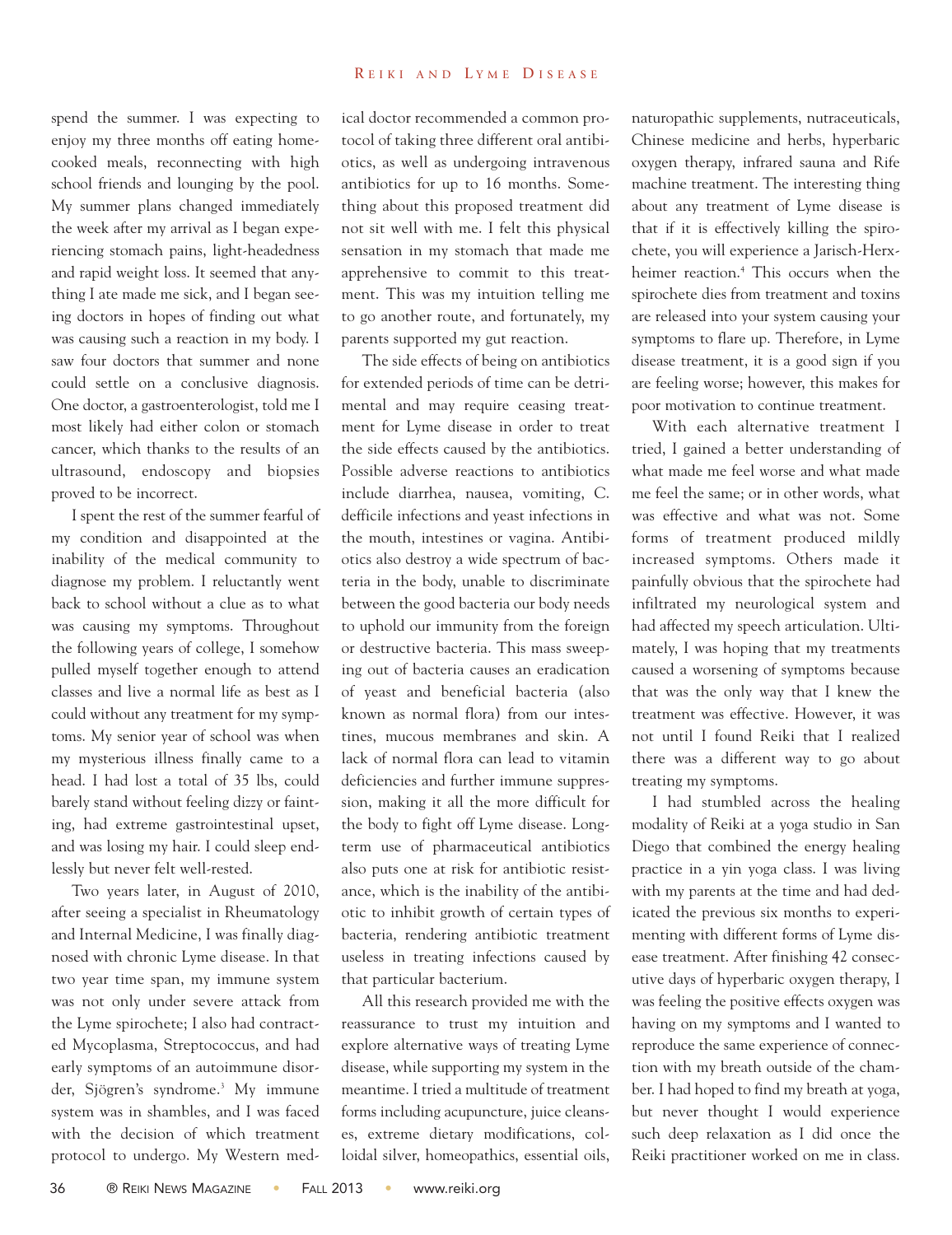Lyme disease had turned on a switch in my body that overworked my organs and kept my body in a fight or flight mode. I honestly felt as though Reiki turned that switch off and my body was finally able to begin to heal itself.

After experiencing Reiki in only one class, I somehow knew that this state of relaxation was what I needed to feel on a regular basis, not only for the sake of my pain, but for my sanity too. As fate would have it, there happened to be a Reiki Level I training advertised at the studio that same month and I decided to enroll. I was longing to feel that warm exchange of energy that I had experienced in the yoga class, and I was ecstatic that I could learn how to facilitate this feeling with self-treatments. I learned both Reiki Levels I and II in a span of two months, and I began giving myself 30-minute treatments twice a day, every single day. I invoked Reiki both before I got out of bed in the morning and before I went to sleep at night. I had private healing sessions with Reiki Masters during this span of time, but relied heavily on the constant supply of healing energy at my fingertips, which I had gained from my Reiki training. I also used Reiki continuously throughout the day to manage sore muscles, waves of nausea, headaches and periods of high stress. Any flare up of Lyme disease symptoms was treated with my own hands facilitating Reiki, and I was truly feeling its positive and gentle effects.

After three months of twice daily Reiki self-treatments, I was miraculously symptom-free and had made the decision to take myself off the almost 50 daily supplements, homeopathics and nutraceuticals. It was a decision that I felt once again from my intuitive gut and since it had served me well the first time, I was not

going to ignore it the second time. I was feeling healthier than I recalled ever feeling, and had so much energy. I finally felt like the 22-year-old I was! However, to feel healed is different than being cured.

Although I knew I was completely healed and released from the burden of my symptoms, my parents were curious what the Lyme disease tests would show as far as my progress was concerned. I agreed to get the tests but I detached myself from what the results showed, trusting that I cared more about how I felt than what the blood test detailed. Two months passed without a call from the doctor's office regarding my results. Finally, on the day of my 23rd birthday, I decided to call the doctor and see if my results were in. The response on the other end of the line was "Oh, I see them here. They came in three weeks ago. Yes, the test came back negative. I guess no one had called you because we don't need to schedule a follow-up appointment for you to see the doctor." I was speechless and still am whenever I think about that phone call.

A year has passed and I continue to feel phenomenal and completely released from any residual remnants of Lyme disease. It is no longer a part of me but that does not mean I forget the ashes I have emerged from. I am completely grateful for my intuition, my instinct to listen to it, and for finding Reiki at the time that I did. The practice of Reiki allowed me to see myself as whole and remove the title of "Lyme Disease Victim" from my persona. It gave me the tools needed to communicate with my body and the opportunity to look inside myself in deep introspection. Reconnecting my body, mind and spirit as one whole being allowed me to see my true self and work on the lesson I was being called to learn from this disease.

Now, being on the other side of things, I bring my experience healing Lyme disease with Reiki to clients in my own practice. I have found that my clients who are ready and wanting to be healed, and are willing to do the necessary internal work, experience wonderful and freeing results. Reiki works to soothe the physical pain of Lyme disease symptoms without any habit-forming side effects, and works in subduing Herxheimer reactions caused by alternative or pharmaceutical forms of treatment. Reiki does wonders to soothe nausea, chronic fatigue and insomnia. It also works on an emotional level to shed light on traumas or patterns that are inhibiting the client from healing. Mentally, Reiki works to calm the mind so that deep relaxation can occur and the body can begin to heal itself from the inside out.

I have found that my clients with Lyme disease have blockages specifically in the root and sacral chakras, as a sense of belonging and emotional release have been recurring themes in my sessions. The solar plexus can also be an effective chakra to focus Reiki energy on, not only because of the havoc Lyme disease wreaks on the intestines and stomach, but also because a sense of self-power and belief in one's self is usually low or lacking. I have found aura clearing to be very effective in clearing out both living and dead spirochetes, especially in the brain. But the key to working with Lyme disease clients is consistency. Keeping their energy replenished, clear and positive provides a physical and mental environment that the spirochetes usually find inhospitable. There is no room for all that negativity to survive when the body is flooded with pure light consciousness and awareness. It is especially important to offer a Reiki session if a client is experiencing a Herxheimer reaction or healing response after a previous Reiki session. Usually, one session tends to be focused on cleansing and clearing, while the following session is more supportive and regenerative. I also encourage clients who feel a strong connection with the healing practice of Reiki and who want to experience this level of

<sup>3</sup> en.wikipedia.org/wiki/Sjögren's\_syndrome.

<sup>4</sup> en.wikipedia.org/wiki/Jarisch-Herxheimer\_reaction.